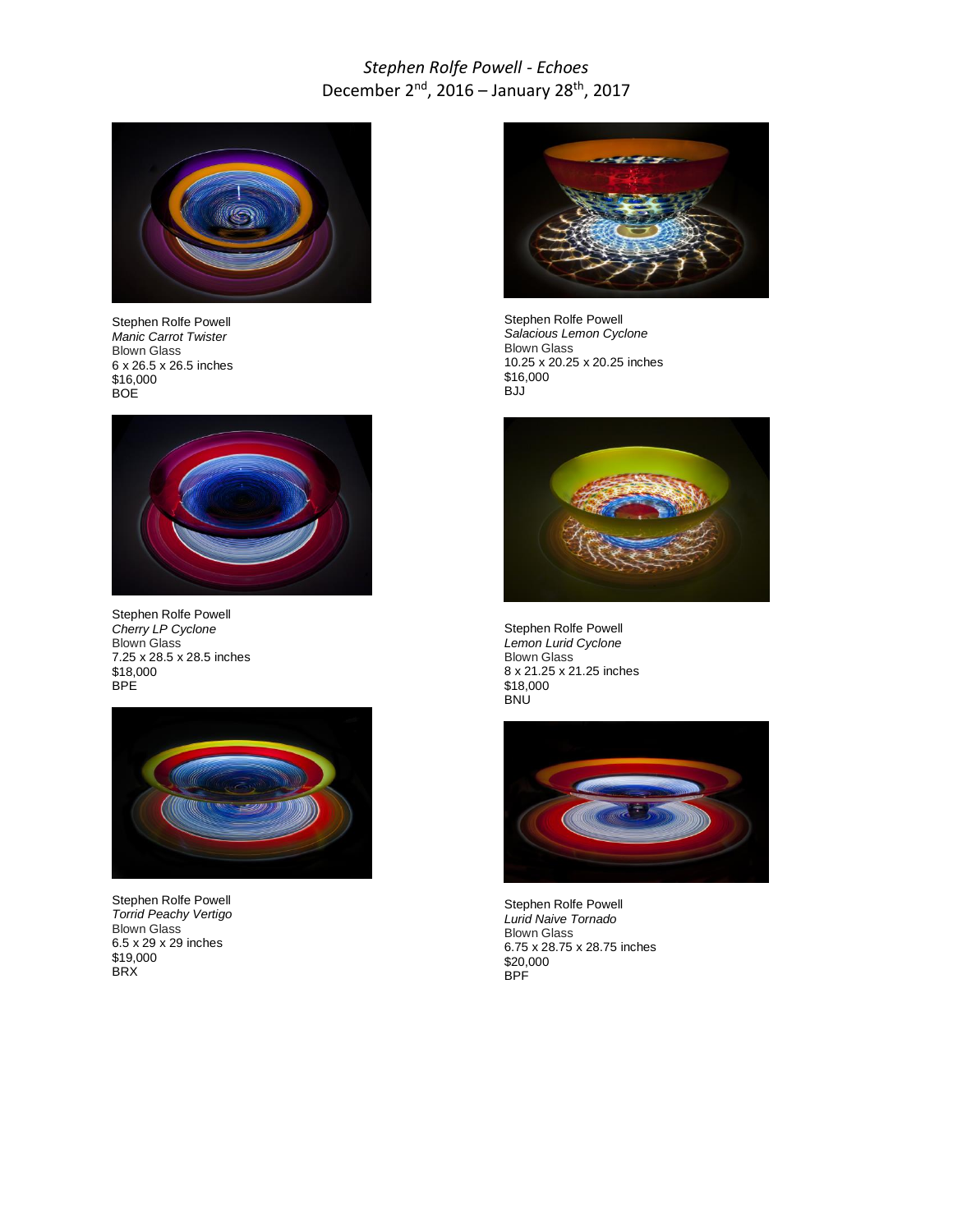## *Stephen Rolfe Powell - Echoes* December 2nd, 2016 – January 28th, 2017



Stephen Rolfe Powell *Tart Tempestuous Twister* Blown Glass 6 x 27 ½ x 27 \$18,000 **BRB** 



Stephen Rolfe Powell *Coy Cosmic Gyration* Blown Glass 5.5 x 27.75 x 27.75 \$17,000 BRE



Stephen Rolfe Powell *Lurid Manic Cyclone* Blown Glass 4.75 x 27 x 27 \$17,000 BRG



Stephen Rolfe Powell *Naive Whirling Panic* Blown Glass 7.5 x 28.75 x 28.75 \$20,000 BRN



Stephen Rolfe Powell *Zydeco Sassy Twister* Blown Glass 6.75 x 30.75 x 30.75 \$20,000 **BRP** 



Stephen Rolfe Powell *Audacious Aloof Gyration* Blown Glass 28.5 x 28.5 x 9 inches \$20,000 **BSD**